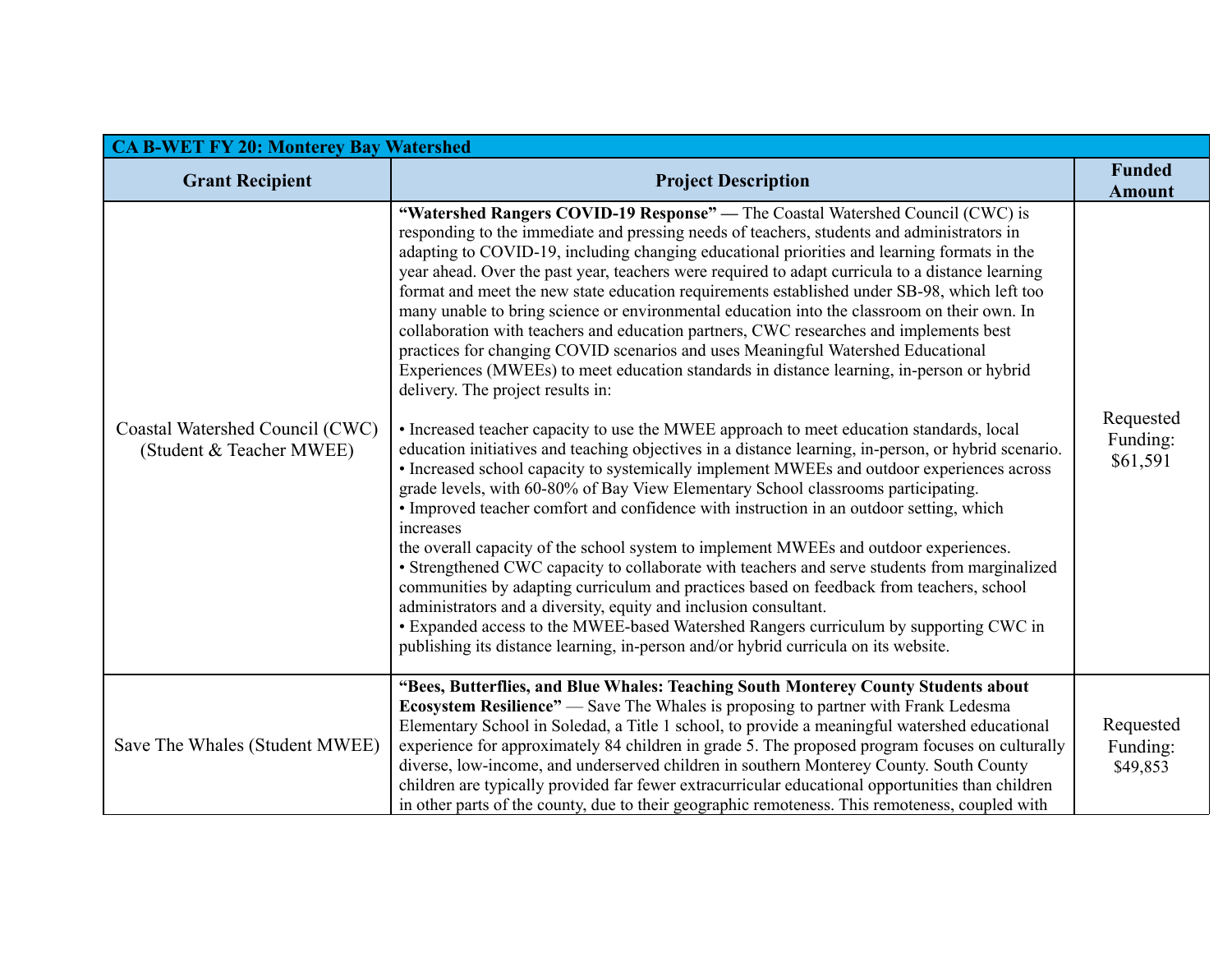|                                               | the added isolation of COVID-19, has made the educational situation for children in Soledad<br>especially grim. The 5th grade teachers at Frank Ledesma Elementary School have<br>been doing the best they can with little guidance and very few resources. The B-WET project                                                                                                                                                                                                 |                       |
|-----------------------------------------------|-------------------------------------------------------------------------------------------------------------------------------------------------------------------------------------------------------------------------------------------------------------------------------------------------------------------------------------------------------------------------------------------------------------------------------------------------------------------------------|-----------------------|
|                                               | proposed for 2021/2022 follows two successful years of B-WET programming in South County<br>and is intended to provide a special extracurricular program for a smaller, more focused group of<br>children who have been especially impacted, educationally, by the COVID pandemic.                                                                                                                                                                                            |                       |
|                                               | This year's driving question is: "What is 'ecosystem resilience,' and what can I do to help make<br>ecosystems more resilient to climate change and other stressors?" To help students answer that<br>question, we have designed a mix of classroom (both in-class and distance learning) and outdoor                                                                                                                                                                         |                       |
|                                               | activities that focus on two different ecosystems, using bees and butterflies (land-based) and blue<br>whales (ocean) as platforms for discussing watersheds, the connection between land and sea,<br>urban runoff, marine debris, the Monterey Bay National Marine Sanctuary, and the importance of<br>stewardship. The program will provide regular student "contact" every 2-4 weeks over the course                                                                       |                       |
|                                               | of one school year and will consist of the following components: 1) Teacher Orientation; 2) Save<br>The Whales' WHALES ON WHEELS WOWTM program, "Land and Sea Watershed Model"; 3)<br>WOWTM "Land and Sea Trash Timeline Game"; 4) NOAA Marine Debris Art Contest; 5)<br>WOWTM "Blue Whales: Gardeners of the Ocean"; 6) Peer-to-Peer Sharing: Blue Whales Video                                                                                                              |                       |
|                                               | from 5th Grade Students in Watsonville; 7) WOWTM "Dee The Beautiful Whale"; 8) Outdoor<br>Activity: Schoolyard Litter Pickup; 9) WOWTM "Pollinators and Ecosystems"; 10) Our Water<br>Our World's "Squish No Squish Game"; 11) Outdoor Activity: Plant a Butterfly Garden; 12)                                                                                                                                                                                                |                       |
|                                               | Outdoor Activity: Butterfly Garden Stewardship; 12) Field Trip: Salinas River State Beach; 13)<br>Final Reflection. Each element of the project will reinforce and build upon the lessons learned<br>previously. The project cost per student is \$593.                                                                                                                                                                                                                       |                       |
| Santa Cruz County Office of                   | "Relevant Action and Learning for Science (REAL Science)" — REAL Science will<br>incorporate all elements of a Meaningful Watershed Educational Experience (MWEE). REAL<br>Science will increase the scientific and environmental literacy of teachers and students by<br>integrating classroom curriculum with outdoor science and stewardship activities. This will be<br>achieved by providing high quality professional learning opportunities to prepare teacher leaders | Requested             |
| Education (SCCOE)<br>(Student & Teacher MWEE) | throughout Santa Cruz County school districts to implement MWEEs with students and share<br>resulting programs with teacher teams at all school sites in the county.                                                                                                                                                                                                                                                                                                          | Funding:<br>\$300,000 |
|                                               | REAL Science will advance the Next Generation Science Standards (NGSS), the California<br>Environmental Literacy Standards, and the Ocean and Climate Literacy Essential Principles<br>through engaging students and teachers in outdoor field experiences and classroom activities that                                                                                                                                                                                      |                       |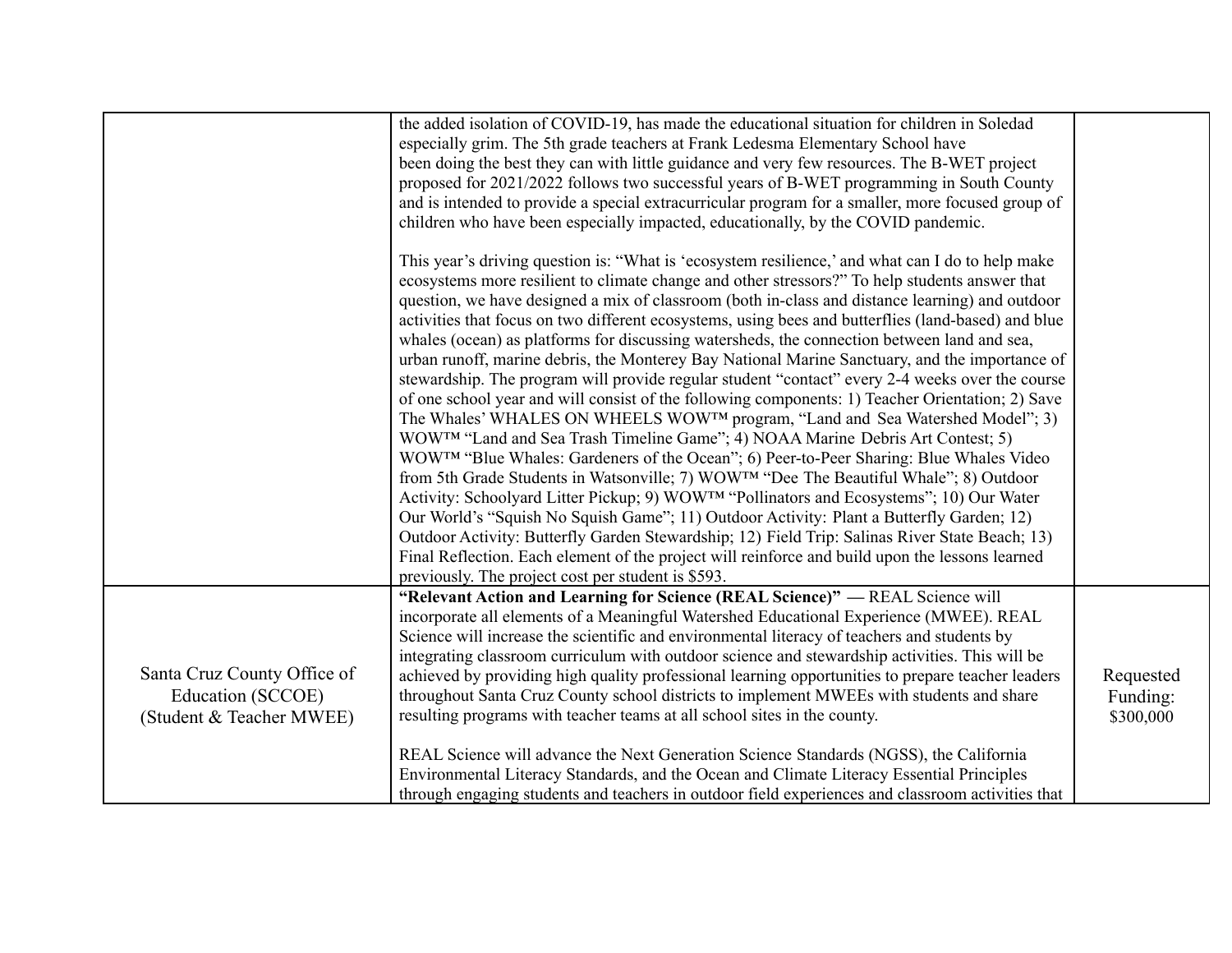| will increase understanding and stewardship of these local watersheds, the ocean, and the<br>Monterey Bay National Marine Sanctuary.                                                                                                                                                                                                                                                                                                                                                                                                                                                                                                                                                                                                                                                                                                 |  |
|--------------------------------------------------------------------------------------------------------------------------------------------------------------------------------------------------------------------------------------------------------------------------------------------------------------------------------------------------------------------------------------------------------------------------------------------------------------------------------------------------------------------------------------------------------------------------------------------------------------------------------------------------------------------------------------------------------------------------------------------------------------------------------------------------------------------------------------|--|
| REAL Science was developed to be consistent with the National Oceanic and<br>Atmospheric Administration (NOAA) principle that knowledge and commitment built<br>from firsthand experience, especially in the context of one's community and culture, are<br>essential for achieving environmental stewardship. Carefully selected experiences driven by<br>rigorous academic learning standards and nurturing a sense of community, will further connect<br>students with their watershed, help reinforce an ethic of responsible citizenship, and promote<br>academic achievement.                                                                                                                                                                                                                                                  |  |
| The SCCOE County Science Initiative realizes that equity of student access to environmental<br>learning experiences depends on the involvement of the classroom teacher. REAL Science will<br>create a system of support by addressing the need to train teacher leaders at every school site<br>across Santa Cruz County who will then support other teachers' implementation of MWEE<br>projects, so that ultimately all students will have access to participation.                                                                                                                                                                                                                                                                                                                                                               |  |
| All ten school districts in Santa Cruz County are engaged in implementation of NGSS and<br>Common Core State Standards. New academic achievement standards require shifts in<br>instruction and pedagogy, as well as curriculum. To eventually provide this support to all<br>teachers in all Santa Cruz County schools, the SCCOE County Science Initiative has developed a<br>teacher leader support program. The Teacher Leadership Institute (TLI) is an innovative 5-day<br>summer institute with three follow-up support days during the school year. The Institute supports<br>emerging teacher leaders for science by deepening knowledge, increasing confidence, and<br>enhancing abilities to support the implementation of the Next Generation Science Standards<br>using the local environment as a source of phenomena. |  |
| The SCCOE County Science Initiative is collaborating with the Pajaro Valley Unified School<br>District (PVUSD) which is planning to submit a B-WET proposal that addresses Priority 2 to<br>provide MWEEs for students. The SCCOE REAL Science B-WET project will include PVUSD<br>teachers in professional learning activities, so that their MWEE experiences can inform the work<br>of teachers in the nine other Santa Cruz County schools districts and contribute to this systemic<br>effort to create equitable student access to MWEEs across grades and districts.                                                                                                                                                                                                                                                          |  |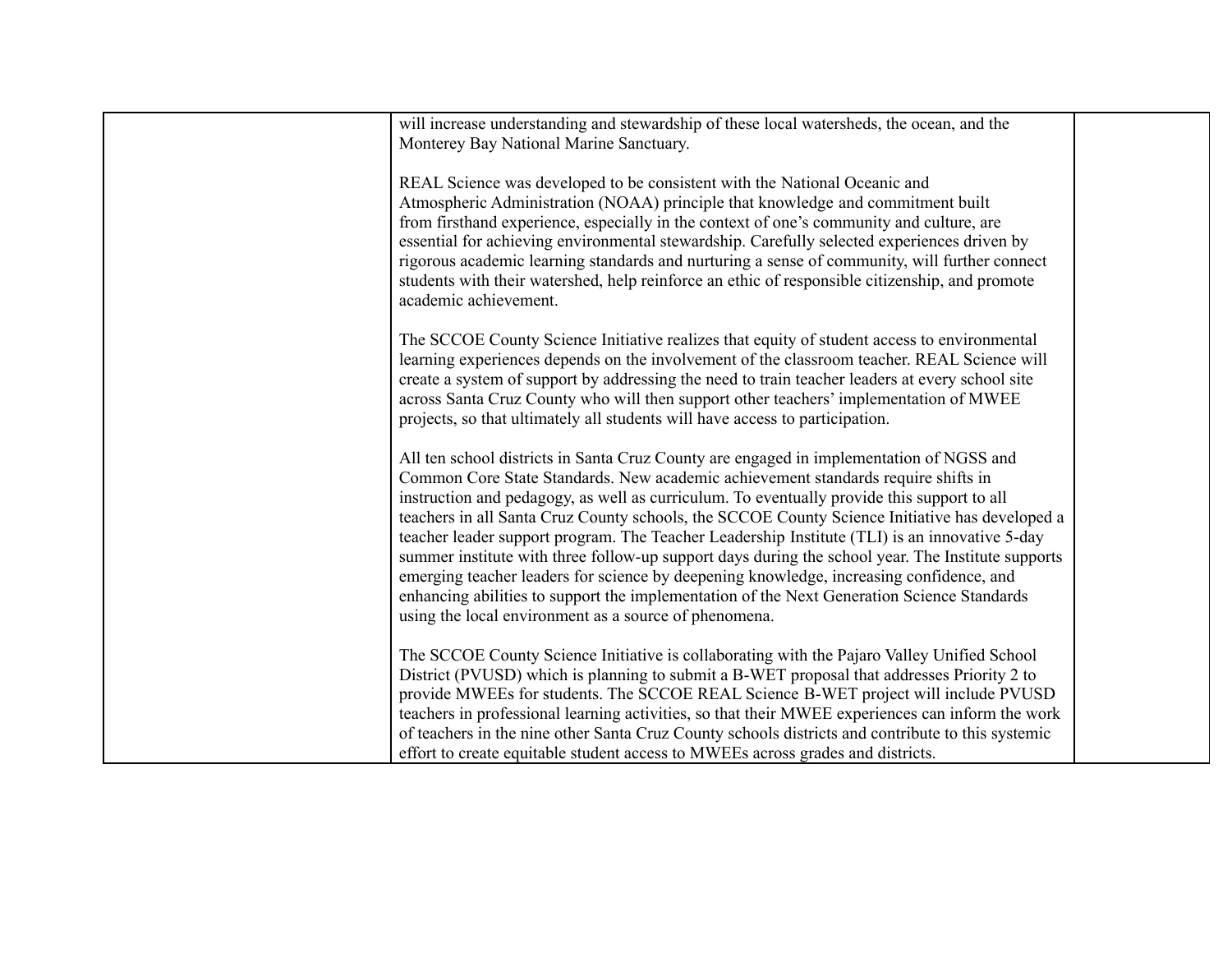| Ventana Wildlife Society<br>(Student MWEE)   | "Ventana Wildlife Society's (VWS) strategic goal for Education and Outreach is to instill a<br>conservation ethic and inspire youth to act by fully integrating innovative scientific and<br>ecological<br>education. For this project we will provide planning, curriculum, resources, and transportation<br>for $28$<br>recurring classes throughout the school year for six teachers and their students, as well as two<br>summer sessions of six classes each, to participate in Meaningful Watershed Educational<br>Experiences (MWEEs). This is an increase from our current five school year classes and two<br>summer sessions. Program curriculum focuses on the Salinas and Carmel Valleys and the central<br>coast region as a primary watershed of the Monterey Bay National Marine Sanctuary (MBNMS).<br>Our partners are schools that specialize in serving at-risk teens. We will serve 128 youth at an<br>average cost of \$1,000 per participant. Each class includes one teacher, and some may include a<br>therapist, probation officer or teacher aid. Teachers assist in the development and co-instruction<br>of MWEEs. We will continue to provide pre-program training and teacher support throughout<br>year, as well as develop a new post program training for the teachers we work with to prepare<br>them to plan and lead their own outdoor experiences and develop the community partnerships<br>and resources. With few exceptions' classes take place outdoors on public lands. Should the<br>on-going pandemic make meeting in person possible, we have the capacity to pivot to<br>meaningful virtual programming, as demonstrated this past year. | Requested<br>Funding:<br>\$68,932 |
|----------------------------------------------|---------------------------------------------------------------------------------------------------------------------------------------------------------------------------------------------------------------------------------------------------------------------------------------------------------------------------------------------------------------------------------------------------------------------------------------------------------------------------------------------------------------------------------------------------------------------------------------------------------------------------------------------------------------------------------------------------------------------------------------------------------------------------------------------------------------------------------------------------------------------------------------------------------------------------------------------------------------------------------------------------------------------------------------------------------------------------------------------------------------------------------------------------------------------------------------------------------------------------------------------------------------------------------------------------------------------------------------------------------------------------------------------------------------------------------------------------------------------------------------------------------------------------------------------------------------------------------------------------------------------------------------------------------------------------------------|-----------------------------------|
| Watsonville Wetlands Watch<br>(Student MWEE) | "Building Capacity in Environmental Literacy in the Pájaro Valley" — Watsonville<br>Wetlands Watch (WWW) will continue to collaborate with Elkhorn Slough National Estuarine<br>Research Reserve (ESNERR), Save Our Shores (SOS), and the Pájaro Valley<br>Unified School District (PVUSD) to build capacity in environmental literacy in the Pájaro<br>Valley. This collaboration works primarily with Latino children from low-income families in the<br>Pájaro Valley enabling them to become knowledgeable about watershed ecology so that they<br>grow to become part of an informed community practicing stewardship behaviors towards<br>protecting their watersheds. The Pájaro River and Elkhorn Slough watersheds contain 3,000<br>acres of freshwater and saltwater wetlands that filter the water that drains into the Monterey Bay<br>National Marine Sanctuary (MBNMS).<br>The proposed project activity is aligned with the NOAA B-WET Priority area 4,<br>"Continuation Projects that Focus on Student MWEEs" with the goals to: 1- Educate students on<br>the topics of water quality, watershed ecology, native flora and fauna, the significant cultural and<br>historical relationships with the watershed, as well as human influences both locally and<br>globally; 2- Promote watershed stewardship actions and activities among students, their families,<br>and teachers; and, 3- Promote student academic achievement through Next Generation Science                                                                                                                                                                                                       | Requested<br>Funding:<br>\$75,000 |